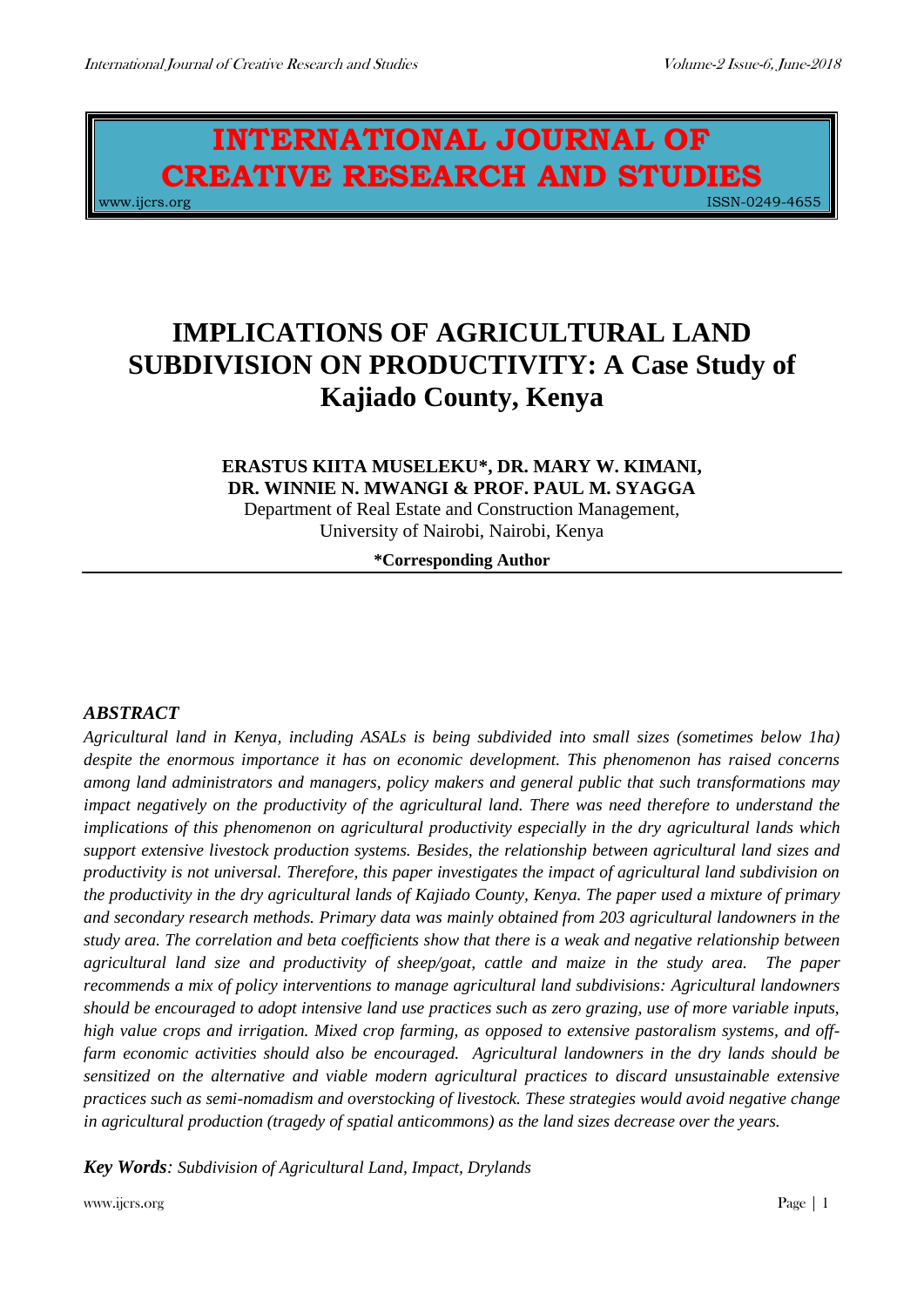## **INTRODUCTION**

Efficient, optimal and sustainable agricultural production, including extensive pastoralism systems, requires large contiguous land to enable economies of scale and synergy (Robson, 2012). These requirements may be absent when the agricultural land is privately owned in small sizes and fragmented by idle lands or nonagricultural land uses. Therefore, subdivision and fragmentation of agricultural land may lead to increased agricultural production costs and negative change in agricultural productivity resulting to a tragedy of spatial anticommons (Government of Kenya [GoK], 2009; 2016b; Heller, 1998; Henry *et al.*, 2012; Lee, 1999; Robson, 2012; Syagga & Kimuyu, 2016). In Kajiado County, for instance, Syagga & Kimuyu (2016) established that the minimum agricultural land size should be approximately 6.39Ha. This minimum agricultural land size is required for maize (Kenya's staple crop) production to support an average sized household in the County.

Thus, subdivisions of agricultural land in Kajiado County below the above minimum benchmark may transform the agricultural land into unproductive asset. Besides, such agricultural land subdivisions may occur in remote areas without basic services to support alternative land uses such as residential user. Essentially, such agricultural land subdivisions may be untimely and may not benefit either the agricultural landowner or the community at large. The subdivisions of agricultural land into small units, sometimes below economic sizes may eventually occasion conversions of agricultural land use into other users thus reducing agricultural land base (Museleku, 2013).

There may be no consensus on what should be the minimum/economical size of agricultural land but it is globally acknowledged that small agricultural land sizes may have negative impact on agricultural productivity. This is evidenced by attempts by various countries in the world, Kenya included, to regulate on minimum agricultural land sizes (Syagga & Kimuyu, 2016). Generally, however, minimum floor ceiling on agricultural land has been pegged at 1ha or more depending on various factors like whether the agricultural land is irrigated or arable, type of crop planted, scale of operation, among other factors.

The general concern raised by the government and scholars in respect of agricultural land subdivisions into small private units is that such subdivisions may have a negative impact on productivity thus affecting food security and socioeconomic well-being of the rural communities. Such land development issues have been noted to signify a country's lack of effective development control management strategies (Porter, 1997 cited in Pallagst, 2007). There is need therefore to determine the implications of agricultural land subdivision on productivity since previous research has shown that there is no universal relationship between size of agricultural land and productivity Rudra (1978 cited in Chand et al., 2011).

## **THEORY**

As Lee (1999) noted, drawing of lines on a map (subdivision process) does not in itself lead to impacts per se. It is what happens after the subdivision process that causes impacts (Shaw, 1995; Upton, 1995 in Lee, 1999). After the subdivision process, for instance, the new agricultural landowners may fence off their small subplots thus physically and legally excluding other users (community) from utilizing the land. The impact of fencing off small agricultural subplots may be important in a community which depends on livestock pastoralism as this may hinder movement of livestock and limit access to pasture lands. The effect of fencing off small agricultural subplots is expected to be the same ecologically, as wild animals may be affected in the same way.

Therefore, the rural communities are denied physical access to utilize the agricultural land when the small agricultural subplots are fenced off. Besides, the agricultural subplots may be situated in a remote area without basic infrastructure services to support alternative land uses. Thus, when the small private agricultural land parcels are fenced off and are not utilized by the various many landowners such an agricultural land may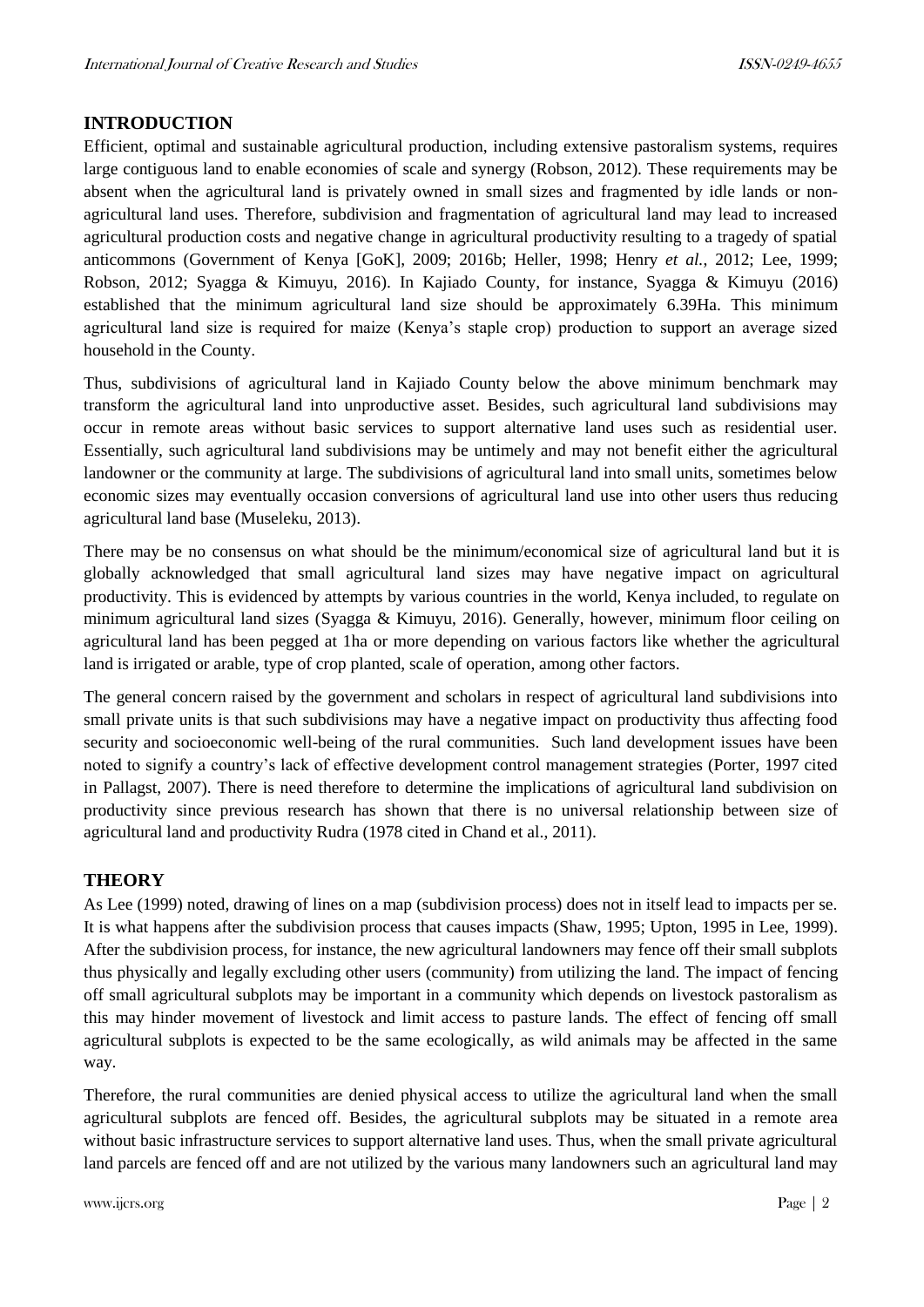be fragmented and the size may be too small to warranty efficient agricultural production thus such a land may be underutilized and may lead to the tragedy of the spatial anticommons (Heller, 1998). The land may not benefit the many exclusive owners nor does it benefit the community as whole. In addition, the land may produce less and less and transaction costs may be higher.

The impacts of subdivision of agricultural land into small units may become more pronounced when the resultant agricultural subplots are eventually developed with urban housing. The impacts, Henry *et al*. (2012) noted, arise due to clash of rural and urban lifestyles. Rural lifestyles are mainly agriculture based with main agricultural activities being crop, livestock and forestry production. These activities may be a nuisance to the urban dwellers who buy land and develop housing in the rural areas seeking tranquillity away from bustle and hustle of urban areas (Lee, 1999). The nuisance is usually in form of noise, bad odour, dirt, dust and traffic caused by livestock while crossing or grazing along the roads. Consequently, to a new rural dweller that came as a result of the subdivision of agricultural land may perceive that he/she is negatively impacted by the subdivision process. Momsen (1984 in Lee, 1999) has observed that such experiences may lead to social conflicts.

The focus of this study, however, is not on the urban dwellers in rural areas rather it is on the rural communities. It is assumed that the urban dweller that chooses to live in the surrounding rural areas he/she is satisfied with the impacts of the subdivision process. In any case, such a person has benefited from the process.

In view of the above discussion, the perception on whether impacts are positive or negative, Chazan & Cotter (2001) observed will vary from one stakeholder to another. The potential impacts of agricultural land subdivision are usually broadly categorised as environmental, economic and societal. However, the scope of this study is mainly limited to the economic impacts since the study has taken a land economics perspective. Besides, the main national and global concern of agricultural land subdivisions is in regard to their impact on the agricultural productivity, which is an economic function.

#### **Implications of Agricultural Land Subdivision on Productivity**

Loss of agricultural land and farmlands through subdivision of agricultural land into small units may affect the farmers by reducing agricultural production thus affecting their income from agricultural activities (Henry *et al*., 2012; Kelleher, *et al*., 1998). Studies have shown, however, this is not always the case. Previous research has shown that subdivision of agricultural land may not necessarily lead to reduced agricultural production.

Indeed, several studies in New Zealand have shown that subdivision of agricultural land may lead to increased agricultural production through intensification of agricultural production and alternative high value agricultural land uses such as horticulture (Lawn *et al*., 1979; Peacocke, 1997; Mears, 1974; Meister &Knighton, 1984, cited in Lee, 1999; Kelleher, *et al.*, 1998; Mearns, 1999). The production has been noted to increase due to agricultural land subdivision if the resultant agricultural subplots are considered together. When the subplots are, however, considered individually the agricultural production has been observed to reduce significantly and the agricultural land being used less productively (O'Connel, 1986; Veltman, 1994 in Lee, 1999).

Several studies have been carried out in India, from 1960s up to date, on the relationship between farm size and agricultural productivity. Interestingly, many previous studies have found an inverse relationship between the size of agricultural land and agricultural productivity, whereby as the size of farms decrease, the agricultural productivity increases (Sen, 1962; 1964; Mazumdar, 1965; Khusro, 1968; Hanumantha, 1966; Saini, 1971; Bardhan, 1973; Berry, 1972 in Chand *et al*., 2011). Similarly, Sial *et al*. (2012), using econometric analysis, determined that farm size and agricultural productivity are inversely related. Other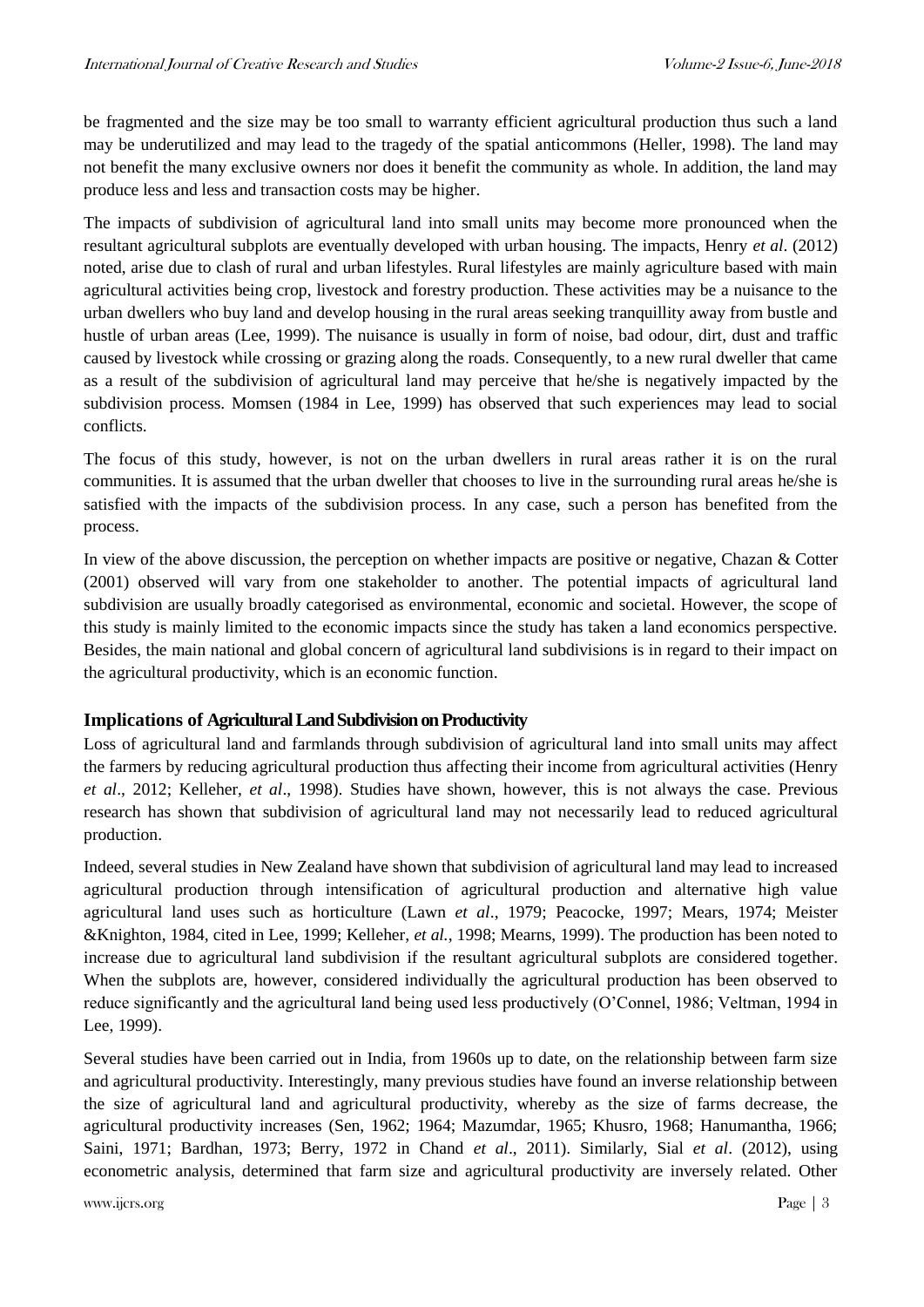studies, however, have found a positive correlation between farm size and agricultural productivity in India (Bhalla & Roy, 1988; Chadha, 1978; Ghose, 1979 in Chand *et al*., 2011). Chand *et al*. (2011) established that indeed inverse relationship between farm size and agricultural productivity exists in India but found out that per capita output is lower compared to large farms due to lower per capita availability of land. Low per capita agricultural productivity may translate to lower per capita income which cannot sustain livelihoods. The findings have differed depending on the variables used in the regression analysis.

These previous findings suggest that subdivision of agricultural land into small sizes may actually lead to a tragedy of the anticommons (reduced agricultural productivity) on one hand. On the other hand, this relationship is not universal hence anticommons properties are not necessarily tragic, depending on the measures adopted by the private exclusive landowners to avert tragedy (Heller, 1998). Use of technology/mechanization, use of fertilizer, irrigation, high-yielding varieties and other agricultural inputs are likely to increase agricultural output in smallholdings thus increasing productivity per hectare. As Rudra (1978 in Chand *et al*., 2011) postulated, there is no a universal relationship between farm size and agricultural productivity. The previous studies, however, have focused more on the prime crop lands and not on the dry agricultural lands, the focus of this study.

Concerns about subdivision of agricultural land into small units in Kenya and world over have been about effects of such subdivisions on the agricultural productivity (GoK, 2016; 2010; 2012; 2009; Chand *et. al*., 2011). It is generally assumed that subdivisions of agricultural land into small sizes automatically leads to reduced agricultural productivity and thus may impact negatively on food security. Previous studies, however, have shown that this general assumption may not always hold. In other words, anticommons property are not necessarily tragic, as Heller (1998) suggested.

To ensure agricultural economies of scale, agricultural land needs to be used as one large contiguous unit (Robison, 2012). This is likely to reduce agricultural production costs and encourage higher production. Besides, in an area where crop production is practiced, large agricultural land will make mechanization possible and this may lead to increased productivity and commercialization of agriculture. Similarly, extensive livestock production systems like pastoralism require even bigger agricultural land for pasture purposes. The impact of agricultural land subdivision (ALS) on extensive livestock production systems may be more severe if the resultant small private agricultural subplots are fenced off and the farmers rely on natural vegetation for pasture.

According to FAO (2006), dry agricultural lands in Kenya should produce approximately 6.7 bags of 90kg/ha or 603kg/ha in Agro Climatic Zone (ACZ) V and 2.2 bags of 90kg/ha or 198kg/ha in ACZs VI-VII. On livestock production, average carrying capacity in Kenyan dry agricultural lands ranges between 0.5-1 cow/ha (Syagga, 1994; Syagga & Kimuyu, 2016). Thus, if subdivisions of agricultural dry lands are found to have reduced agricultural productivity below these benchmarks, then evidence of a tragedy of the spatial anticommons could be present.

Randall *et al*. (2005) studied the impacts of subdivision of group ranches in Kajiado District on quantity of wild animals and livestock, from an ecological perspective. Their study found out that the quantity of livestock was declining due to subdivision of group ranches in the district. The subdivision of agricultural land, however, did not stop with subdivision of group ranches' land in Kajiado County. Individual private landowners have continued to subdivide their agricultural land, sometimes below 0.05ha subplots. Indeed, it is on the private land where most of the subdivisions are now taking place, yet extensive livestock production systems (mainly pastoralism) which require large contiguous agricultural land to sustain is still practiced. There is need therefore to determine the implications of such subdivisions, which reduce agricultural land sizes, on productivity.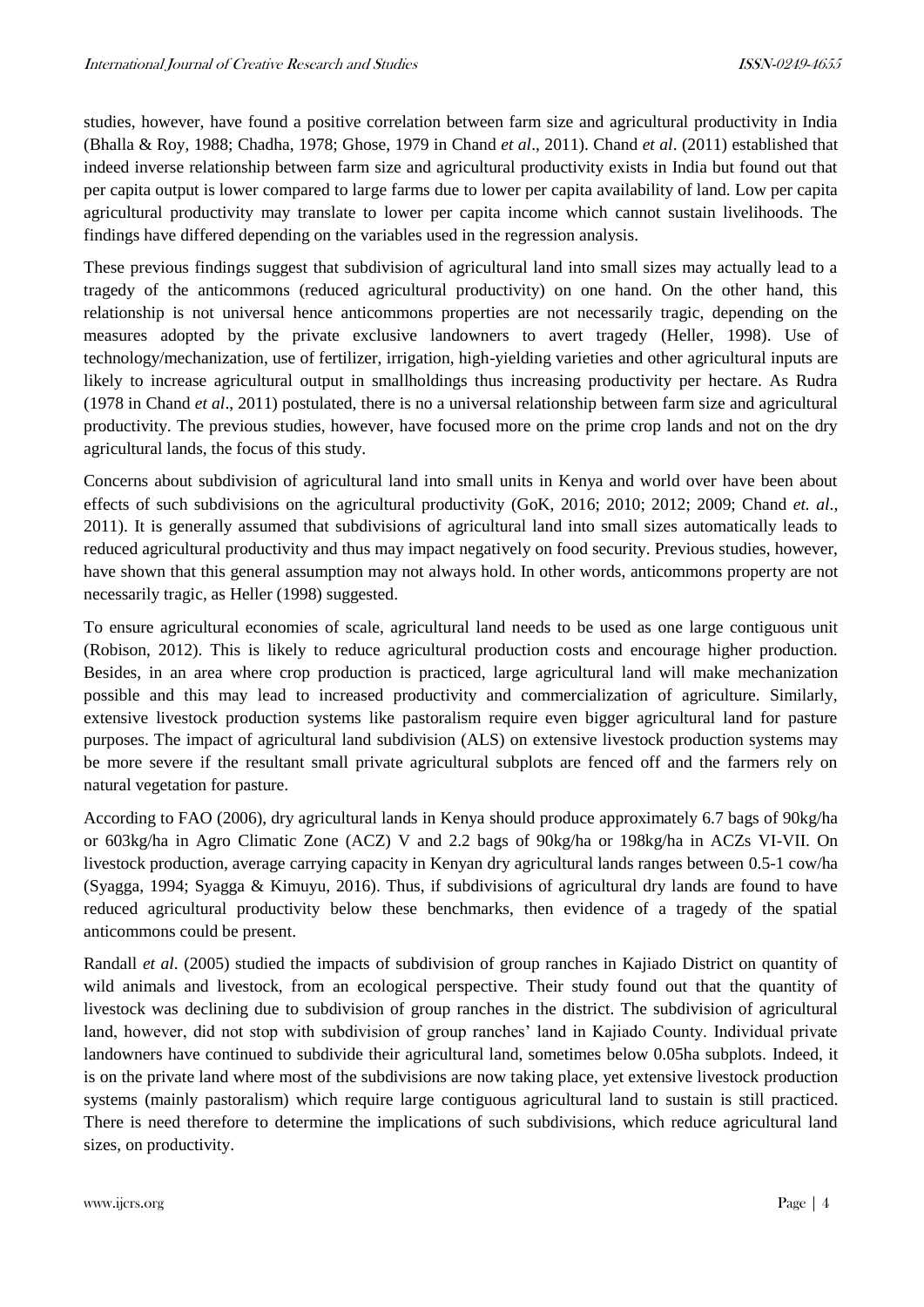After subdivision into small sizes, agricultural land, perhaps the most important factor in agricultural production may become more expensive and inaccessible by the farmers due to competition from urban land uses. Elsewhere, the price of agricultural land has been noted to rise beyond the reach of the rural farmers after subdivision process (Blackie, 1996; Edwards, 1992; Meister & Stewart, 1980 in Lee, 1999). Thus, farmers who may want to increase their agricultural production by acquiring more agricultural land may find it difficult and almost impossible to do so due to high prices charged on the resultant small agricultural subplots. This may become one of the frustrations that farmers face and eventually decide to exit the agricultural production, through subdivision and/or disposal of the agricultural land to property developers.

### **RESEARCH METHODOLOGY**

#### **Research Design**

Cross-sectional survey and case study designs were utilized in this study. Babbie (1994) postulates that survey design is probably the best method available for studying social phenomena because it allows researchers to collect original data for describing a population too large to observe directly. Subdivision of agricultural land into small sizes is a social phenomenon and a survey approach is appropriate. The choice of the study designs is influenced by the nature of the data and the essence of meeting the study objectives in a cost efficient manner.

#### **Target population, sample size and sampling techniques**

The total target population in this study included all agricultural land parcels and their respective owners in the study area who were accessible at the period of the study. Other respondents included Kajiado County land administration and management officials (County physical planners and surveyors; District physical planners and surveyors; County Land Management Board and Land Control Board).

To estimate the population of the agricultural land parcels and their owners in the study area, the study used the number of households in the study area according to the latest Kenya's national housing and population census statistics of 2009. The total number of agricultural land parcels and their owners is estimated to be approximately 5,000, which is less than 10,000 cases. According to Mugenda  $\&$  Mugenda (1999) when the population is more than 10,000 a sample size of 384 is adequate. When the population is less than 10,000 cases, however, the following formula should be used to estimate sample size.

#### *Box 1: Sample size for agricultural landowners and land parcels*

#### **nf = n/1+n/N Where:**

- **nf** *=* desired sample size when the population is less than 10,000
- $n =$  desired sample size when the population is more than  $10,000$
- $N =$  estimate of the population size.

Using the above formula sample size is calculated as follows:

**Nf = 384/1+384/5,000 = 356.6 = 357 Agricultural land parcels & owners**

Source: Adapted from Mugenda & Mugenda, 1999

The study used simple random sampling technique to access the targeted agricultural land parcels and landowners living in their land in the study area at the time of the field survey. This sampling technique was used to survey a total of 39 villages in the study area. Out of the 357 targeted agricultural land parcels and owners, 203 were accessible, resulting to a response rate of approximately 57 per cent which was adequate for analysis purposes (Mugenda & Mugenda, 1999).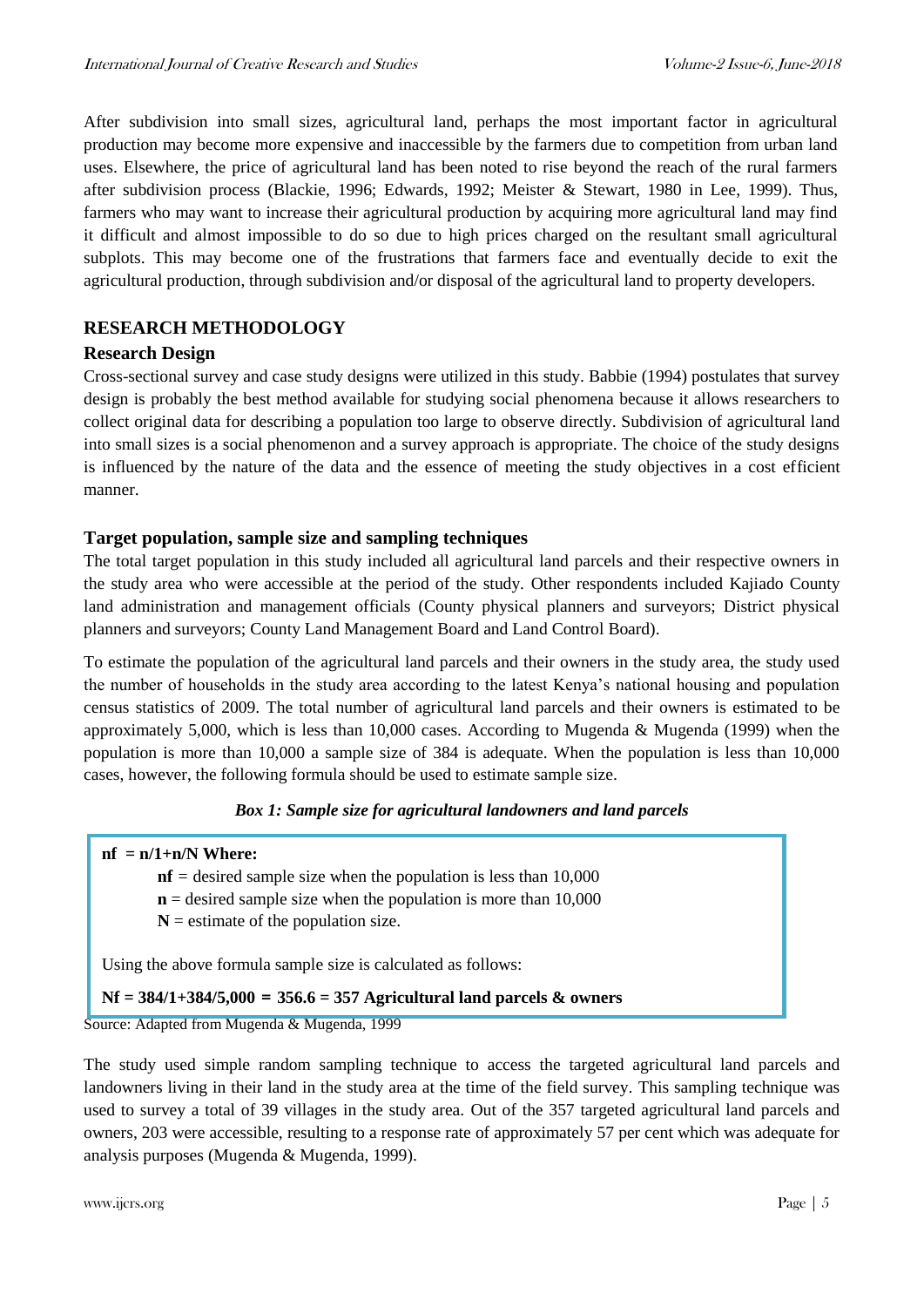#### **Data collection tools**

In this study, collection of data was done using both qualitative and quantitative methods to collect information on agricultural land subdivision. The data sought was mainly primary and secondary data. Primary data was sourced from the survey respondents while secondary data was sourced from libraries, internet and public/government offices, mainly from Kajiado County government and local land control board. The tools that were used for data collection are as follows.

#### **Structured observation method**

Non-participant direct observation of documents and the land parcels in the study area was done in a structured manner and data recorded in the process of observations using photography and note book. The unit of observation was the existing agricultural land sizes and their proximity to services, among other physical factors that may influence demand for agricultural land or the rate of subdivisions. Structured observation method is advisable since it eliminates bias and relates to current information which is not complicated by past events or future aspirations. Besides, they are not dependent with respondent's willingness to participate in a study, unlike in questionnaire method (Kothari, 2004). Consequently, structured observation was used to gather data relevant to the study objectives.

#### **Semi-structured personal interviews**

Interview method involves presentation of oral questions and responses given in the same way by the respondents. Structured interviews are more economical, easier to analyze for generalization purposes and ensures high response rate. In addition, they allow the interviewee to clarify questions hence the researcher is able to gather more data than is possible using observation method (Alreck & Settle, 1995; Babbie, 1994; Kumar 2005; Kothari, 2004; Nachmias & Nachmias, 200). Thus structured interviews were conducted with the key study informants who include the county and district land officials (planners and surveyors), chairman of land control board and county land management board.

#### **Semi-structured self-administered questionnaires/Schedules**

Questionnaire is a proforma with a set of well sequenced questions relevant to the study objectives. Schedules/self-administered questionnaires are more appropriate where the respondents are not well educated than use of questionnaires (Kothari, 2004). Schedules are faster and ensure that data collected is complete without omissions/unanswered questions. They also enable high response rates and enables combination of different methods and personal contact possible (Babbie, 1994; Kumar, 2005). This study used schedules due to the above reasons to collect data from the agricultural landowners.

#### **Data Analysis and Presentation**

The implication of land subdivisions on agricultural production was mainly carried out by use of correlation analysis and multiple regression analysis. Correlation is used to determine the direction (positive or negative) and the strength (none, weak, moderate and strong) of linear association/relationship between variables (Kingoriah, 2004). Correlation and regression analysis were performed using Statistical Package for Social Sciences (SPSS) software. Specifically, Pearson correlation (2-tailed) was performed to show how the agricultural productivity (dependent variable) is related to the factors influencing it (independent variables). This was necessary to demonstrate how the dependent and independent variables explain each other.

Multiple regression analysis (MRA) was performed, by use of ENTER method of SPSS, on the data to measure the marginal and relative contribution of the independent variables to the agricultural productivity and land size. This was necessary to check the marginal and relative contribution of land size on the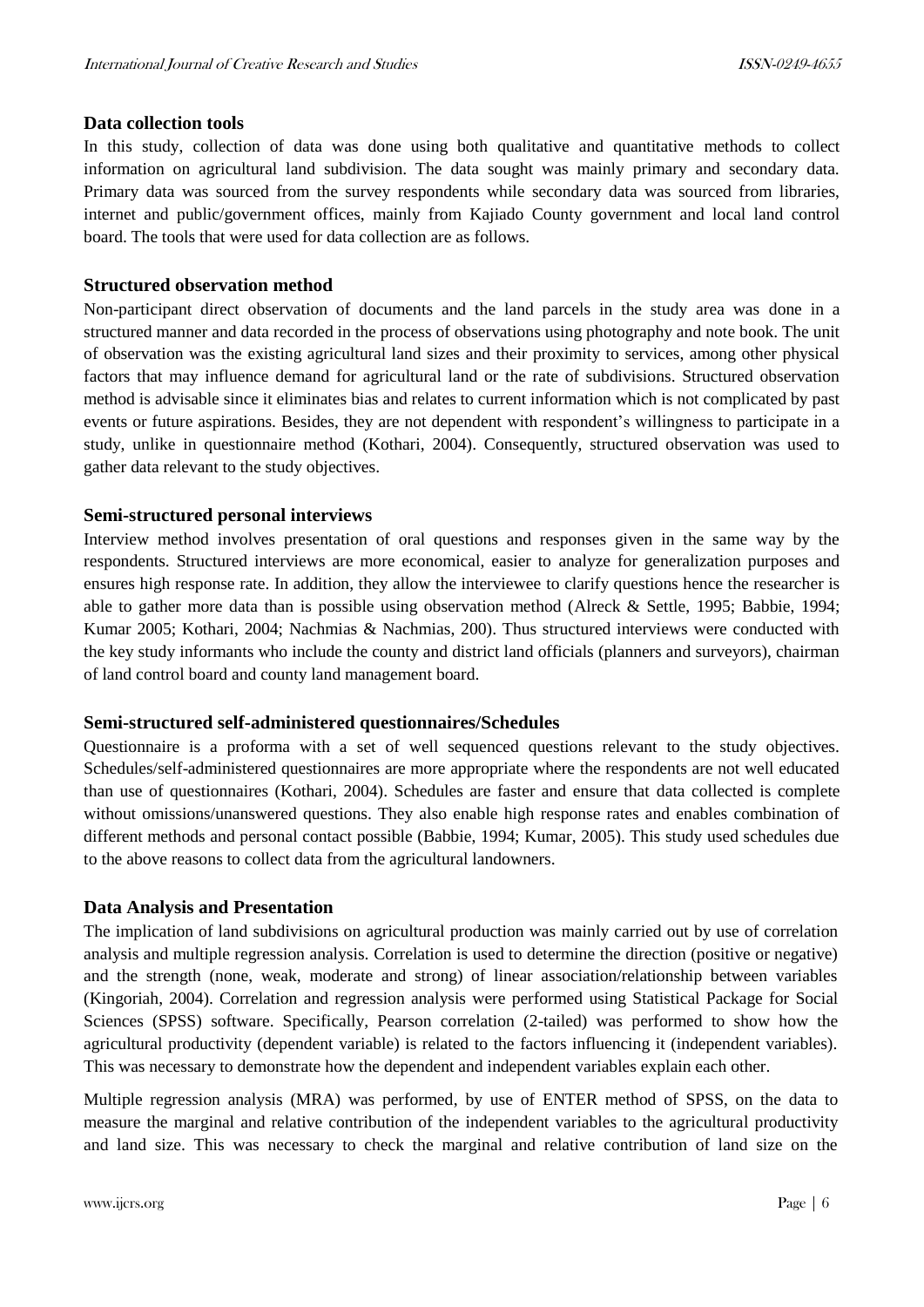agricultural productivity of sheep/goat, cattle and maize and thus determine the implication of agricultural land subdivision on productivity.

#### **RESULTS**

In general economics, the main factors of production include; land, labour, capital and management/entrepreneurship. The factors that are likely to influence agricultural productivity in the study area are thus considered to be; land (agricultural land size, land fertility, price/value of land & amount of rainfall), labour and management/entrepreneurship (number of adult family members, level of education and age of the landowner) and capital (off-farm income and farm income of the landowner). Amount of natural rainfall influencing the agricultural production and productivity is a time series data thus is constant for all the output levels, which is cross-sectional data. Consequently, the amount of rainfall factor was dropped in the subsequent data analysis. Subdivision, which is measured by sizes of agricultural land, is therefore one of the factors influencing agricultural productivity. There was therefore need to perform correlation analysis between the remaining factors and the agricultural productivity of sheep/goat, cattle and maize (the main agricultural activities in the study area) to determine the relationship among these variables. The key objective of this exercise was to determine the relationship of subdivision (measured by sizes of agricultural land) and productivity.

Descriptive statistics was performed on the data to summarize the variables influencing agricultural productivity to enhance understanding and further analysis. Murphy (as cited in Kieti, 2015) suggests that descriptive statistics should be performed on data before correlation and regression analysis to check for completeness of data sets and whether data obeys normal distribution curve. Data sets that obeys normal distribution curve should have small value of standard deviation, value of mean and median should be equal or almost equal, value of skewness should be <1 or 0 and value of kurtosis should be  $\leq$  3 or 0 (Kingoriah, 2004; Murphy, as cited in Kieti, 2015).

| Variable                    | Mean   | Median | <b>Standard</b><br>deviation | Skewness | Kurtosis |
|-----------------------------|--------|--------|------------------------------|----------|----------|
| Sheep/Goat productivity     | 3.654  | 2.965  | 1.362                        | .907     | $-.065$  |
| Cattle productivity         | 2.113  | 1.656  | .735                         | 1.258    | 1.227    |
| Maize productivity          | 12.315 | 12.355 | 3.186                        | $-.046$  | $-1.657$ |
| Land size                   | 34.255 | 20.235 | 42.970                       | 2.761    | 9.635    |
| Land fertility              | 1.840  | 2.000  | .371                         | $-1.827$ | 1.350    |
| Price/value of land         | 11.076 | 11.120 | 2.226                        | .433     | $-486$   |
| Farm income                 | 7.770  | 9.000  | 3.546                        | $-.664$  | $-.950$  |
| Off-farm income             | 5.61   | 5.000  | 3.719                        | .220     | $-1.345$ |
| Level of education          | 4.250  | 4.000  | 1.622                        | $-.524$  | $-0.933$ |
| No. of adult family members | 4.520  | 5.000  | 1.841                        | .234     | .031     |
| Age of landowner            | 2.700  | 3.000  | 1.115                        | .207     | $-.826$  |

*Table 1: Summary of descriptive statistics on dependent and independent variables*

Source: Field Survey, 2016/2017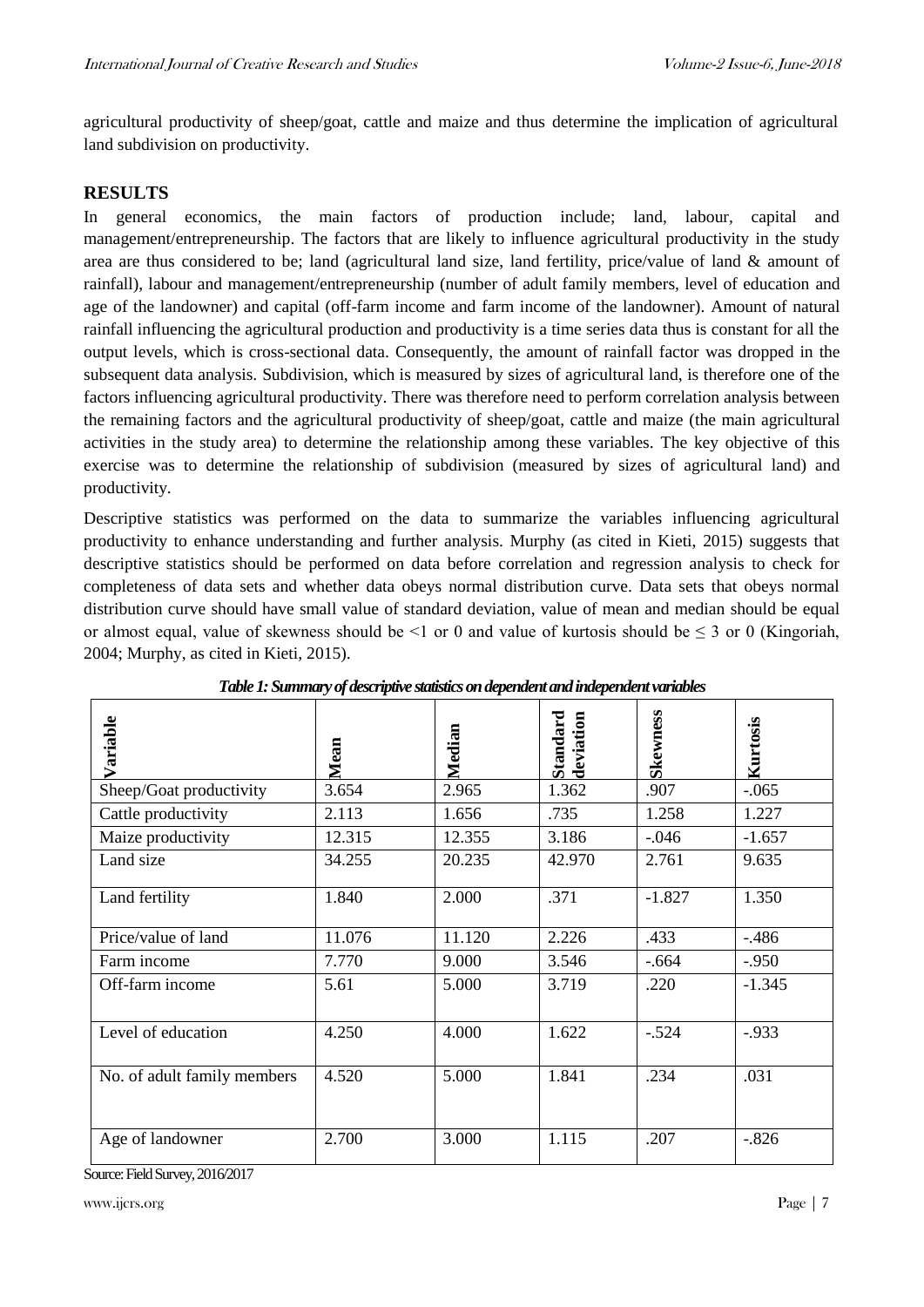Thus, descriptive statistics performed on the data for this purposes included mean, median, standard deviation, skewness and kurtosis. Mean and median are averages whereby to obtain the mean one needs to add up all the values and divide the result with the number of the values while median is the middle number when the values are arranged from the smallest to the largest. Standard deviation, skewness and kurtosis all measure the amount of variation or dispersion from the mean value of a data sets thus they should be small to indicate that the data is normally distributed (close to the mean) and that there are no outliers (Kingoriah, 2004). The descriptive statistics was performed using SPSS software.

The results of descriptive statistics are shown in table 1 above which indicates that the data sets were normally distributed save for the land size variable whose mean (34.255ha) and median (20.235ha) are rather distant and has a big standard deviation of 42.970 and a kurtosis value of 9.635. This variation could be explained by the fact that land ownership in Kenya is usually skewed with a few individuals/families owning large tracts of land while others own small sizes or nothing at all. Land size variable, however, is not a dependent variable in agricultural productivity models.

At 95% confidence level ( $\alpha$  = 0.05 significance level), correlation between two variables whose p-value is less than or equal to  $\alpha$  (0.05) would be statistically significantly correlated to each other, and vice versa.

| <b>Independent variables</b> | Agricultural productivity (dependent variable) |          |                |          |              |                |
|------------------------------|------------------------------------------------|----------|----------------|----------|--------------|----------------|
|                              | Sheep/Goat                                     |          | <b>Cattle</b>  |          | <b>Maize</b> |                |
|                              | (r)                                            | (p)      | $(\mathbf{r})$ | (p)      | (r)          | $(\mathbf{p})$ |
| Land size                    | $-216$                                         | $.002**$ | $-.195$        | $.005**$ | $-.028$      | $.002**$       |
| Land fertility               | $-.038$                                        | .596     | .040           | .574     | .008         | .909           |
| Value of land                | $-.066$                                        | .349     | .156           | $.027*$  | $-.120$      | .091           |
| family<br>No. of adult       | .465                                           | $.008**$ | .591           | $.000*$  | .232         | $.001**$       |
| members                      |                                                |          |                |          |              |                |
| Level of education of        | .031                                           | .661     | .046           | .518     | .085         | .230           |
| landowner                    |                                                |          |                |          |              |                |
| Age of landowner             | $-.075$                                        | .288     | $-130$         | .066     | .026         | .713           |
| Off-farm income              | $-.030$                                        | .673     | .055           | .435     | .030         | .669           |
| Farm income                  | .116                                           | .100     | .087           | .218     | .231         | $.001**$       |

#### *Table 2: Results of correlation analysis*

Source: Field Survey, 2016/2017

\*\* *Means that the correlation is significant*  $[P \leq 0.05$  or alpha ( $\alpha$ )]

The results of the correlation coefficients are shown in table 2 above which indicates that only agricultural land size and number of adult family members are significantly correlated with the agricultural productivity of sheep/goat, cattle and maize. Agricultural land size has a significant weak negative correlation with sheep/goat productivity ( $r = -0.216$ ,  $p = 0.002$ ), cattle productivity ( $r = -0.195$ ,  $p = 0.005$ ) and maize productivity  $(r = -0.028, p = 0.002)$ . This means that as agricultural land size decreases, the agricultural productivity of sheep/goat, cattle and maize increases but marginally, and vice versa. Correlation analysis has also revealed the magnitude of the relationship to be weak.

The number of adult family members, however, has a moderate positive correlation with sheep/goat productivity (r = .465, p = .008) and cattle productivity (r = .591, p = .000). In addition, there is a weak positive correlation between the number of adult family members and maize productivity  $(r = .232, p = .001)$ . Therefore, the more the number of adult family members, the more the agricultural productivity of sheep/goat and cattle. The association between these variables is moderate and positive while the relationship between agricultural land size and maize productivity is positive and weak.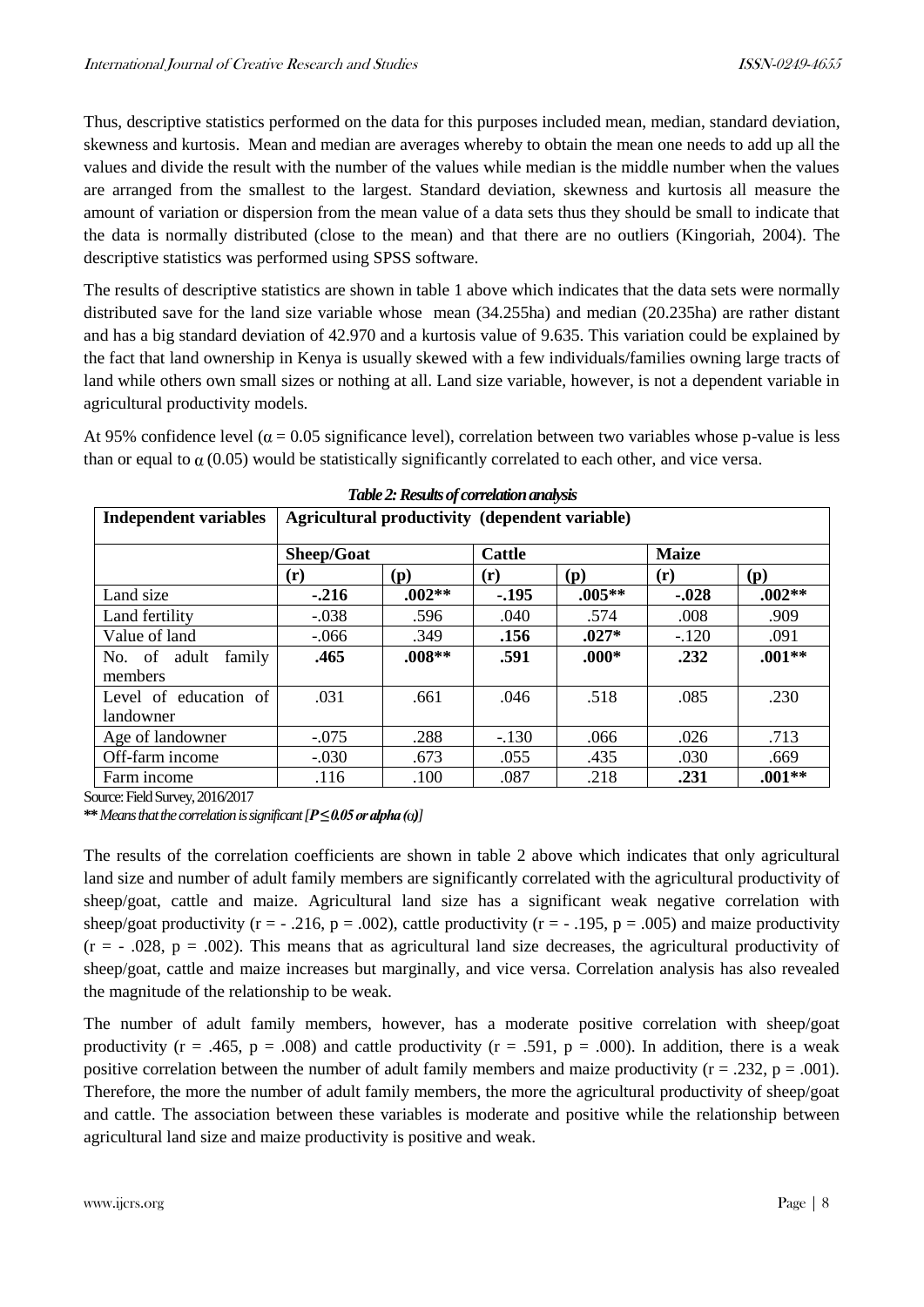The relationship between the value of land and cattle productivity is positive and very weak ( $r = .156$ ,  $p =$ .027) while the correlation between farm income and maize productivity is positive and weak ( $r = .231$ ,  $p =$ .001). These variables are, however, significantly correlated to each other as indicated by their p-values, which are less than our significance level or  $\alpha$  of 0.05 at 95% confidence level. The other remaining independent variables are insignificantly correlated to agricultural productivity as shown in table 1 above since their p-values are greater than  $\alpha$  at 0.05.

Subdivision of agricultural land, which results to decrease in agricultural land size, is thus generally weakly and negatively correlated to agricultural productivity in the study area and does not affect negatively agricultural productivity of sheep/goat, cattle and maize in the study area.

| Independent                        |              |                   |                             | Correlation coefficients between variables (r) |                                             |                                 | vv                 |                |
|------------------------------------|--------------|-------------------|-----------------------------|------------------------------------------------|---------------------------------------------|---------------------------------|--------------------|----------------|
| <b>Variables</b>                   |              |                   |                             |                                                |                                             |                                 |                    |                |
|                                    | size<br>Land | fertility<br>Land | $\sigma$ f<br>Value<br>land | $\sigma$<br>members<br>No.<br>adult            | $\sigma$<br>landowner<br>education<br>Level | $\sigma$<br>Age of<br>landowner | Off-farm<br>income | income<br>Farm |
| Land size                          | .000         | .076              | .307*                       | .049                                           | .287*                                       | $.249*$                         | $-.032$            | $.221*$        |
| Land fertility                     | .076         | .000              | .036                        | $-.080$                                        | .011                                        | $-.109$                         | $-.148*$           | $-.002$        |
| Value of land                      | $.307*$      | .036              | .000                        | .059                                           | $-.259*$                                    | .039                            | .298*              | .040           |
| No. of adult family<br>members     | .049         | $-.080$           | .059                        | .000                                           | .073                                        | $-.001$                         | .001               | .259*          |
| Level of education<br>of landowner | $.287*$      | .011              | $-.259*$                    | .073                                           | .000                                        | $.303*$                         | $.377*$            | .088           |
| Age of landowner                   | $.249*$      | $-.109$           | .039                        | $-.001$                                        | $.303*$                                     | .000                            | $.377*$            | $.191*$        |
| Off-farm income                    | $-.032$      | $-.148*$          | .298*                       | .001                                           | $.377*$                                     | $.377*$                         | .000               | $-.053$        |
| Farm income                        | $.221*$      | $-.002$           | .040                        | $.259*$                                        | .088                                        | $.191*$                         | $-.053$            | .000           |

*Table 3: Multicollinearity diagnosis on independent variables using correlation coefficients*

*\* Indicates that the correlation is significant between the variables (p ≤ 0.05).* Source: Field Survey, 2016/2017

Table 3 above shows that the data sets is no affected by multicollinearity thus the MRA results are reliable. The results of MRA are shown in tables 4 to 12, below.

## **Model 1: Sheep/Goats productivity (Dependent Variable)**

| Table 4: Sheep/Goat productivity MRA results (Model Summary) |  |  |
|--------------------------------------------------------------|--|--|
|--------------------------------------------------------------|--|--|

|                |      |                 |      |                                                                 | <b>Change Statistics</b> |                     |     |                       |
|----------------|------|-----------------|------|-----------------------------------------------------------------|--------------------------|---------------------|-----|-----------------------|
| <b>Model R</b> |      | <b>R</b> Square |      | Adjusted Std. Error of R<br><b>R</b> Square the Estimate Change | <b>Square</b>            | <b>F</b> Change df1 | df2 | Sig.<br><b>Change</b> |
|                | .705 | .497            | .476 | .985834                                                         | .497                     | 23.745              | 192 | .000                  |

Source: Field survey, 2016/2017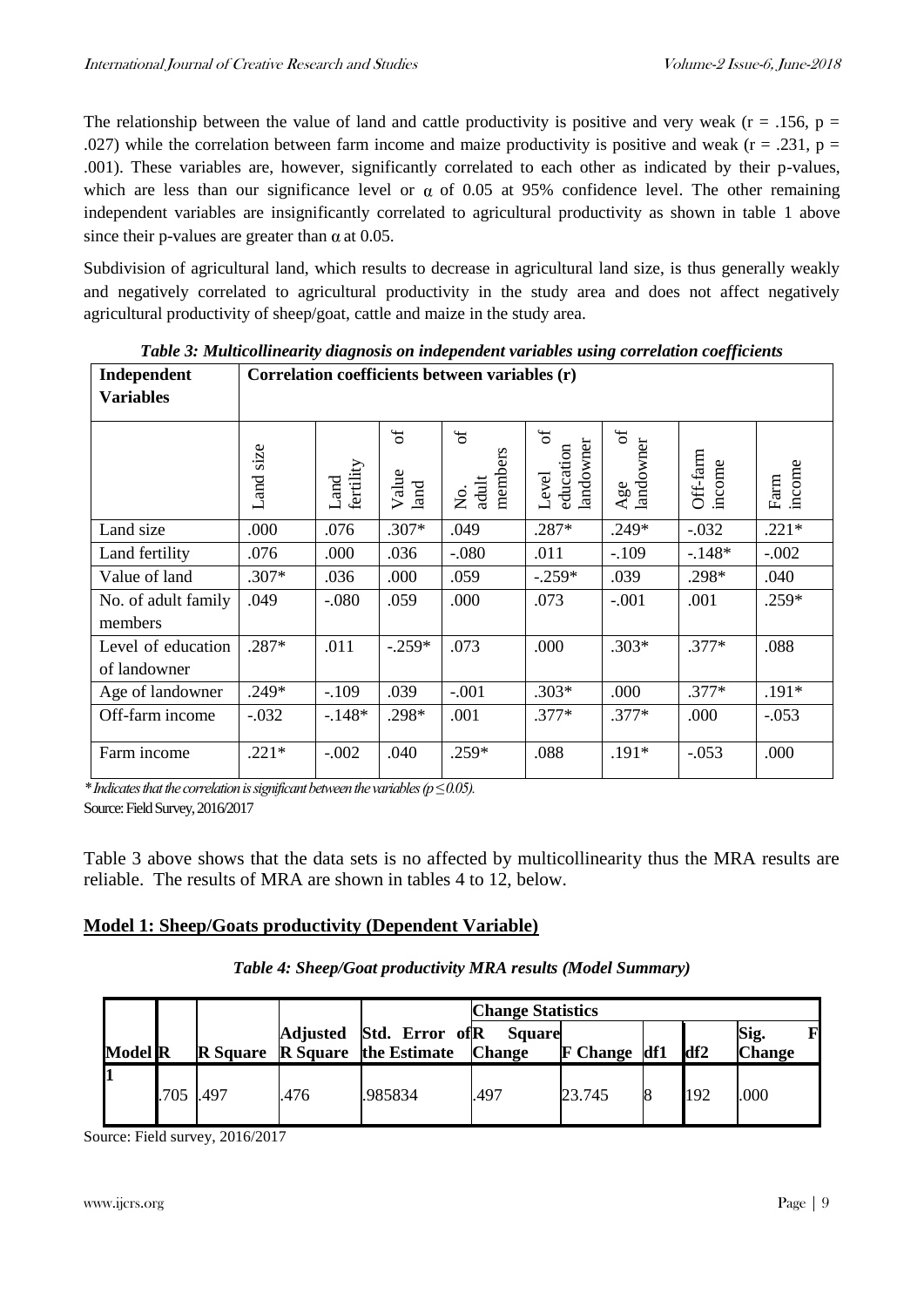| Model |            | <b>Sum of Squares</b> | df  | <b>Mean Square</b> | $\mathbf F$ | Sig. |
|-------|------------|-----------------------|-----|--------------------|-------------|------|
|       | Regression | 184.614               | 8   | $\Omega$           | 23.745      | .000 |
|       | Residual   | 186.599               | 192 | 972                |             |      |
|       | Total      | 212                   | 200 |                    |             |      |

#### *Table 5: Sheep/Goat productivity: Analysis of Variance (ANOVA)*

Source: Field survey, 2016/2017

| Table 6: Sheep/Goat productivity MRA results (Model Coefficients) |  |  |  |
|-------------------------------------------------------------------|--|--|--|
|-------------------------------------------------------------------|--|--|--|

|              |                             | <b>Unstandardized Coefficients</b> |                   | <b>Standardized</b><br><b>Coefficients</b> |         |      |
|--------------|-----------------------------|------------------------------------|-------------------|--------------------------------------------|---------|------|
| <b>Model</b> |                             |                                    | <b>Std. Error</b> | <b>Beta</b>                                |         | Sig. |
| 11           | Constant)                   | -.398                              | .532              |                                            | -.748   | .455 |
|              | and size                    | $-.003$                            | .001              | $-.272$                                    | -4.684  | .000 |
|              | and fertility               | -.030                              | .193              | $-0.08$                                    | $-.154$ | .878 |
|              | and value                   | $-2.349E-8$                        | .000              | $-.038$                                    | -.665   | .507 |
|              | No. of adult family members | .493                               | .040              | .666                                       | 12.404  | .000 |
|              | Level of education          | .046                               | .051              | .054                                       | .890    | .374 |
|              | Age of landowner            | $-0.028$                           | .069              | $-.023$                                    | $-.403$ | .687 |
|              | Off farm income             | -.003                              | .021              | -.008                                      | -.139   | .889 |
|              | Farm income                 | .000                               | .021              | .001                                       | .022    | .982 |

Source: Field survey, 2016/2017

In the sheep/goat productivity model (see tables 4 to 6 above), agricultural land size is negatively associated with the productivity of sheep/goat ( $B = -0.003$ ). This means that a unit change in size of agricultural land (by one hectare) would lead to 0.3% negative change in sheep/goat productivity. In addition, the t-value associated with land size is  $t = -4.684$ . Therefore, it can be concluded that subdivision of agricultural land (agricultural land size) does not affect productivity of sheep/goat in a negative manner in the study area, the two are negatively associated.

#### **Model 2: Cattle productivity (Dependent Variable)**

|         |      |                        |     |                                                          | <b>Change Statistics</b> |                 |     |     |                         |  |
|---------|------|------------------------|-----|----------------------------------------------------------|--------------------------|-----------------|-----|-----|-------------------------|--|
| Model R |      | <b>R</b> Square Square |     | Adjusted R Std. Error of R Square<br>the Estimate Change |                          | <b>F</b> Change | df1 | df2 | Sig. F<br><b>Change</b> |  |
| 2       | .649 | .421                   | 396 | .571107                                                  | .421                     | 17.422          |     | 192 | .000                    |  |

*Table 7: Cattle productivity MRA results (Model Summary)*

Source: Field survey, 2016/2017

|  | Table 8: Cattle productivity: Analysis of Variance (ANOVA) |  |  |  |
|--|------------------------------------------------------------|--|--|--|
|  |                                                            |  |  |  |

| <b>Model</b> |            | <b>Sum of Squares</b> | df  | <b>Mean Square</b> | Œ      | Sig. |
|--------------|------------|-----------------------|-----|--------------------|--------|------|
|              | Regression | 45.459                |     | 5.682              | 17.422 | .000 |
|              | Residual   | 62.623                | 192 | .326               |        |      |
|              | Total      | 108.082               | 200 |                    |        |      |

Source: Field survey, 2016/2017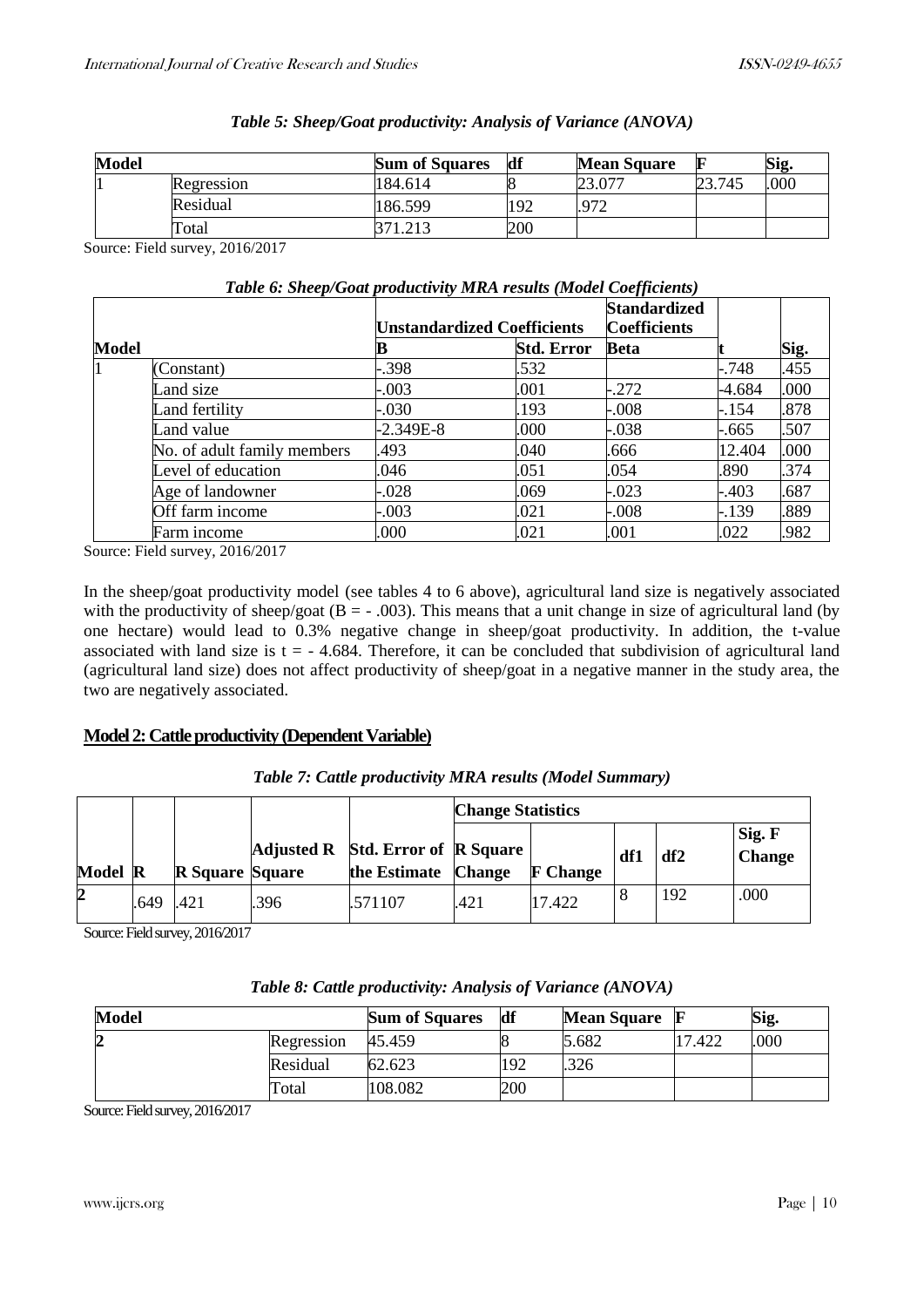|                |                                |          | Unstandardized Coefficients | <b>Standardized</b><br><b>Coefficients</b> |          |      |
|----------------|--------------------------------|----------|-----------------------------|--------------------------------------------|----------|------|
| Model          |                                |          | <b>Std. Error</b>           | <b>Beta</b>                                |          | Sig. |
| $\overline{2}$ | (Constant)                     | -.137    | .308                        |                                            | -.446    | .656 |
|                | Land size                      | $-.001$  | .000                        | -.165                                      | $-2.656$ | .009 |
|                | Land fertility                 | .101     | .112                        | .051                                       | .907     | .366 |
|                | Land value                     | 2.959E-8 | .000                        | .090                                       | 1.446    | .150 |
|                | No. of adult family<br>members | .242     | .023                        | .605                                       | 10.492   | .000 |
|                | Level of education             | $-.014$  | .030                        | $-.031$                                    | $-479$   | .633 |
|                | Age of landowner               | $-0.048$ | .040                        | $-.073$                                    | $-1.189$ | .236 |
|                | Off farm income                | $-0.018$ | .012                        | $-0.092$                                   | $-1.476$ | .142 |
|                | Farm income                    | $-.004$  | .012                        | $-0.018$                                   | -.301    | .764 |

| Table 9: Cattle productivity MRA results (Model Coefficients) |  |  |
|---------------------------------------------------------------|--|--|
|                                                               |  |  |

Source: Field survey, 2016/2017

In the cattle productivity model (see tables 7 to 9 above), agricultural land size is negatively associated with the productivity of cattle  $(B = -0.001)$ . This means that a unit change in size of agricultural land (by one hectare) would lead to 0.1% negative change in cattle productivity. In addition, the t-value associated with land size is  $t = -2.656$ . Therefore, it can be concluded that subdivision of agricultural land (agricultural land size) does not affect productivity of cattle in a negative manner in the study area since the two are negatively related.

## **Model 3: Maize productivity**

| Table 10: Maize productivity MRA results (Model Summary) |  |
|----------------------------------------------------------|--|
|                                                          |  |

|       |           |                        |                 |                                                | <b>Change Statistics</b> |                     |  |      |                                       |
|-------|-----------|------------------------|-----------------|------------------------------------------------|--------------------------|---------------------|--|------|---------------------------------------|
| Model | IR        | <b>R</b> Square Square | <b>Adjusted</b> | RStd. Error of R Square<br>the Estimate Change |                          | <b>F</b> Change df1 |  | ldf2 | $\mathbf{F}$<br>Sig.<br><b>Change</b> |
|       | .503 .253 |                        | റററ             | 3.692871                                       | .253                     | 8.121               |  | 192  | 000                                   |

Source: Field survey, 2016/2017

|       |            | Table 11. Malke productivity. Analysis of variance (ANOVA) |     |                    |       |      |
|-------|------------|------------------------------------------------------------|-----|--------------------|-------|------|
| Model |            | <b>Sum of Squares</b>                                      | df  | <b>Mean Square</b> |       | Sig. |
| ኅ     | Regression | 886.009                                                    |     | 110.751            | 8.121 | .000 |
|       | Residual   | 2618.360                                                   | 192 | 13.637             |       |      |
|       | Total      | 3504.369                                                   | 200 |                    |       |      |

*Table 11: Maize productivity: Analysis of Variance (ANOVA)*

Source: Field survey, 2016/2017

|  | Table 12: Maize productivity MRA results (Model Coefficients) |
|--|---------------------------------------------------------------|
|--|---------------------------------------------------------------|

|              |                             | Twore The Mark, promotively match results (monet Coefficients) |                                    |                                            |        |      |  |
|--------------|-----------------------------|----------------------------------------------------------------|------------------------------------|--------------------------------------------|--------|------|--|
|              |                             |                                                                | <b>Unstandardized Coefficients</b> | <b>Standardized</b><br><b>Coefficients</b> |        |      |  |
| <b>Model</b> |                             | В                                                              | <b>Std. Error</b>                  | <b>Beta</b>                                |        | Sig. |  |
| 3            | (Constant)                  | .699                                                           | 2.000                              |                                            | .349   | .727 |  |
|              | Land size *                 | 1.247                                                          | .204                               | .403                                       | 6.118  | .000 |  |
|              | Land fertility              | .160                                                           | .722                               | .014                                       | .221   | .825 |  |
|              | Land value                  | 3.012E-7                                                       | .000                               | .160                                       | 2.354  | .020 |  |
|              | No. of adult family members | .418                                                           | 149                                | .184                                       | 2.810  | .005 |  |
|              | Level of education          | $-223$                                                         | 189                                | -.086                                      | -1.181 | .239 |  |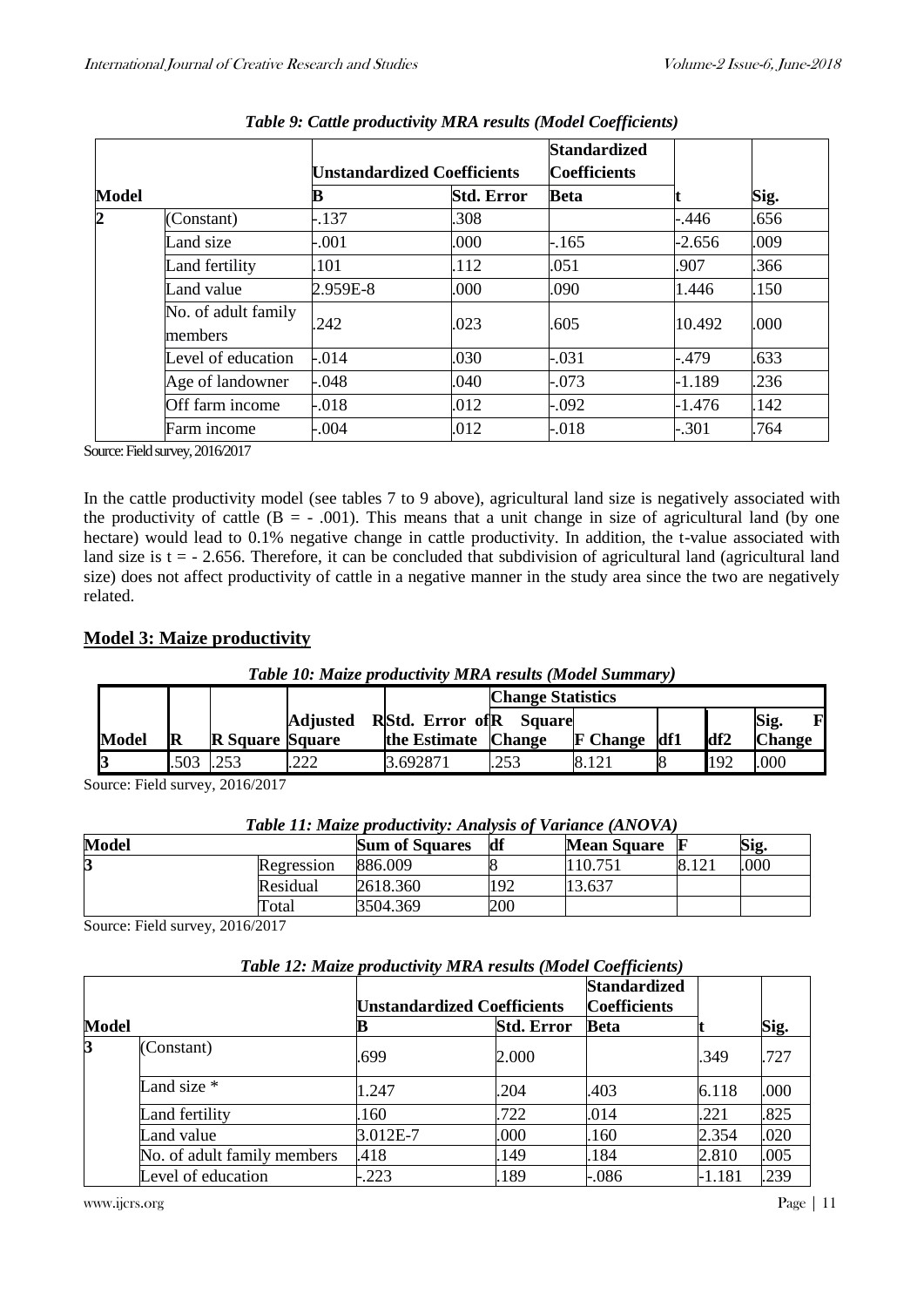| $^{\circ}$ 1<br>landowner<br>Age of | .016<br>$\overline{\phantom{0}}$   | $\Omega$ $\Gamma$<br>$-$ | .004 | .064                                | .949                            |
|-------------------------------------|------------------------------------|--------------------------|------|-------------------------------------|---------------------------------|
| ∩ff f<br>farm income                | $-109$<br>$\overline{\phantom{0}}$ | .080                     | .097 | $\cap$ $\subset$ $\subset$<br>1.JJJ | $\overline{\phantom{a}}$<br>. . |
| mcome<br>arm                        | .                                  | .080                     | .097 | 1.429                               | $\epsilon$<br>.                 |

**\*** *The land size used here is land under maize crop which is usually less than the total land owned by an individual entity (usually a portion of the total land).*

Source: Field survey, 2016/2017

In the maize productivity model (see tables 10 to 12 above), agricultural land size is positively associated with the productivity of maize  $(B = 1.247)$ . This means that a unit change in size of crop land (by one hectare) would lead to 124.7% positive change in maize productivity. In addition, the t-value associated with crop land size is  $t = 6.118$ . This association is only applicable only if the land size under crop is considered in the model. If the total agricultural land size is taken into account, however, the association was found to be negative  $(B =$ -.001, t = -.414). Therefore, it can be concluded that subdivision of agricultural land (crop land size) does affect productivity of maize in a positive manner in the study area since the two are positively related. Taking the total land size into account, however, leads to an insignificant negative change (- 0.1%) in maize production.

#### **DISCUSSION**

A correlation analysis between agricultural land size and productivity of sheep/goats, cattle and maize using Pearson correlation (2-tailed) resulted to negative and weak significant correlation coefficients of;  $r = -0.216$ , p  $r = 0.002$ ; r = - .195, p = 0.005 and r = -.028, p = 0.002, respectively. The weak inverse association has further been confirmed by the multiple regression coefficients whereby the relationship between sheep/goat and cattle productivity has been determined to be  $B = -0.003$ ,  $p = 0.000$  and  $B = -0.001$ ,  $p = 0.009$ , respectively. The B coefficients associated with maize productivity, and taking only crop land size into account, was found to be 1.247,  $p = .000$ . When the total agricultural land size was considered in the MRA model, however, the B coefficient was found to be - .001,  $p = .679$ , signifying a negative and weak correlation between the two variables. The above correlation and beta coefficients prove that there is a weak and negative relationship between agricultural land size and agricultural productivity of sheep/goat, cattle and maize in the study area.

Subdivision of agricultural land, which results to decrease in agricultural land sizes, is thus generally weak and negatively correlated to agricultural productivity in the study area and does not affect negatively agricultural productivity of sheep/goat, cattle and maize in the study area. This observation could be explained by various land use practices that were noted in the study area; intensive agricultural land use, seminomadism, off-farm economic activities and informal regulation of agricultural land subdivisions. These land use practices could have enabled the agricultural landowners in the study area to produce more output relative to their agricultural land sizes.

The above finding on the inverse implication of agricultural land subdivision (land size) on the agricultural productivity is similar to several previous studies carried out in New Zealand which have shown that subdivision of agricultural land may lead to a positive change in agricultural productivity. In New Zealand, previous studies have shown that intensification of agricultural production and alternative high value agricultural land uses such as horticulture have led to increased agricultural productivity in arable land (Lawn *et al*., Peacocke, Mears, Meister & Knighton, as cited in Lee, 1999; Kelleher, *et al*., 1998; Mearns, 1999). It appears the same results are replicable even in dry agricultural lands.

[www.ijcrs.org](http://www.ijcrs.org/) Page | 12 Similarly, many previous studies in India have also found an inverse relationship between the size of agricultural land and agricultural productivity, whereby as the size of farms decrease, the agricultural productivity increases (Sen, Mazumdar, Khusro, Hanumantha, Saini, Bardhan, Berry, as cited in Chand *et al*., 2011; Sial *et al*., 2012). The previous studies have however been carried out in arable agricultural land and not in dry agricultural land, which was the focus of this study. The results however appear to be similar.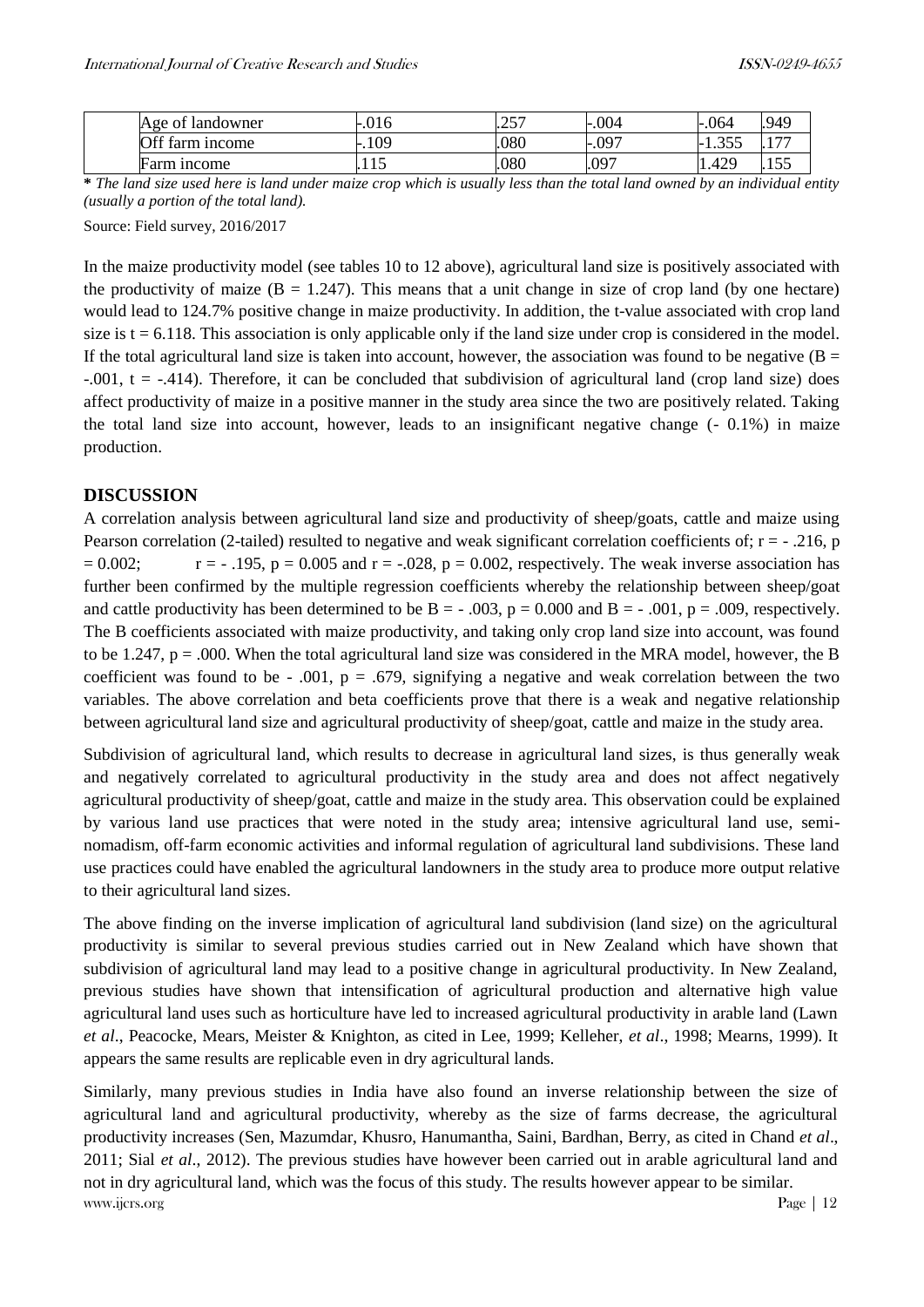The findings of this study regarding the impact of agricultural land subdivision on the agricultural productivity nevertheless contradicts other studies that have found a positive correlation between farm size and agricultural productivity in India (Bhalla & Roy, Chadha, Ghose, as cited in Chand *et al*., 2011).

The findings of this study thus confirm that there is no a universal relationship between agricultural land size and agricultural productivity as Rudra (as cited in Chand *et al*., 2011 postulated. Besides, the statement holds true in both arable and dry agricultural lands. The findings also confirm that anticommons properties are not necessarily tragic in the short run. In the long run however anticommons properties are likely to become tragic hence the need to put in place formal land administration and management policy interventions before tragedy strikes.

## **CONCLUSIONS AND RECOMMENDATIONS**

The above correlation and beta coefficients prove that there is a weak and negative relationship between agricultural land size and agricultural productivity of sheep/goat, cattle and maize in the study area. The findings of this study thus confirm that there is no a universal relationship between agricultural land size and agricultural productivity. Besides, the statement holds true in both arable and dry agricultural lands. The findings also confirm that anticommons properties are not necessarily tragic in the short or even medium term. In the long run however anticommons properties are likely to become tragic hence the need to put in place formal land administration and management policy interventions before tragedy strikes.

Agricultural landowners should be encouraged to adopt intensive land use practices such as zero grazing, use of more variable inputs, high value crops and irrigation. These practices would ensure increased agricultural production and productivity. Mixed crop farming, as opposed to extensive pastoralism systems, and off-farm economic activities should also be encouraged. Agricultural landowners in the dry lands should be sensitized on the alternative and viable modern agricultural practices to discard unsustainable extensive practices such as semi-nomadism and overstocking of livestock. These strategies would avoid negative change in agricultural production (tragedy of spatial anticommons) as the land sizes decrease over the years.

#### **REFERENCES**

Alreck, P. L. & Settle, R. B. (1995). *The survey research handbook* (2nd ed.). Chicago: Irwin.

Babbie, E. (1994). The *practice of social research*. (7<sup>th</sup> ed.). California: Wadsworth Publishing Company.

Chand, R., Prasanna, P. A. L, & Singh, A. (2011). Farm size and productivity: understanding the strength of smallholders and improving their livelihoods. *Economic & Political Weekly Supplement*. XLVI, Nos. 26 & 27.

Chazan, D. A. & Cotter, A. A. (2001). *Evaluating the impacts of proposed land conversion: A tool for* local *decision-making*. Michigan: Center for Sustainable Systems.

FAO. (2006). *County pasture and forage resources profile*. Rome: United Nations.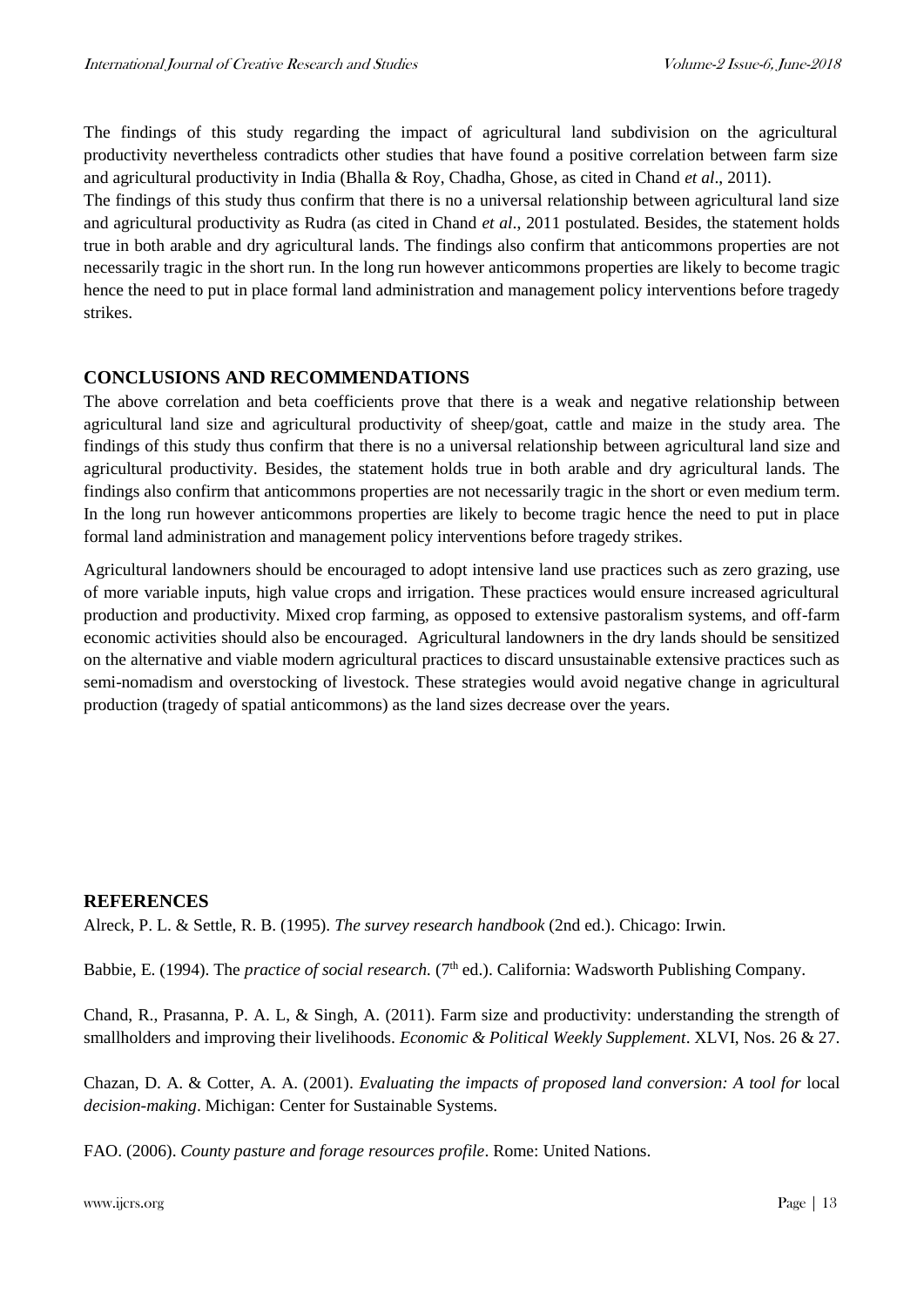Government of Kenya. (2009). *The National Land Policy*. Nairobi: Government Printers.

Government of Kenya. (2010). *The Constitution of Kenya*. Nairobi: Government Printers.

Government of Kenya. (2016). *The Draft National Land Use Policy*. Nairobi: Government Printers.

Government of Kenya. (2016a). *National Spatial Plan (2015-2045).* Nairobi: Government Printers.

Heller, M. A. (1998). The tragedy of the anticommons: Property in the transition from Marx to markets. *Harvard Law Review*. 111(3), 621-688.

Henry, M., Rusell, M. & Wood, B. (2012). *Drivers of Change: Farmer Experiences and Perceptions of*  Subdivision, *Working Paper No. 2*. New Zealand: Living Lab.

Kelleher, F.M., Chant, J. J. & Johnson, N.L. (1998). *Impact of rural subdivision on agriculture: A report for the rural industries research and development corporation*. Sydney: University of Western Sydney.

Kieti, R. M. (2015). *Urban housing affordability in Kenya. A case study of the mortgage housing sector in Nairobi* (Unpublished PhD Thesis). University of Nairobi, Nairobi.

King'oriah, G. K. (2004). *Fundamentals of Applied Statistics.* Nairobi: Jomo Kenyatta Foundation.

Kothari, C. R. (2004). *Research methodology: Methods and techniques* (2nd ed.). Jaipur: New Age International Publishers.

Kumar, R. (2005). *Research methodology: A step-by-step guide for beginners* (2<sup>nd</sup> ed.). London: SAGE Publications Limited.

Lee, K. M. (1999). *Rural subdivision: A case study of farmers' accounts of rural subdivision in the Selwyn district* (unpublished Master's Thesis). Lincoln University, Lincoln.

Mearns, R. (1999). *Access to land in rural India: Policy issues and options, World Bank Policy Research Working Paper 2123*. South Asia Region: The World Bank South Asia Region Rural Development Sector Unit.

Mugenda, O. M. & Mugenda, A.G. (1999). *Research methods: Quantitative and qualitative approaches*. Nairobi: Acts Press.

Museleku, E. K. (2013). Causes and effects of agricultural land use conversions in the urban fringes: A case study of Nairobi-Kiambu interface (Unpublished master's research project). University of Nairobi, Nairobi.

Nachmias, C. F. & Nachmias, D. (2000). Research methods in the social sciences ( $6<sup>th</sup>$  ed.). New York: Worth Publishers.

Pallagst, K. M. (2007). *Growth management in the US: Between theory and practice:* Hampshire: Ashgate Publishing Limited.